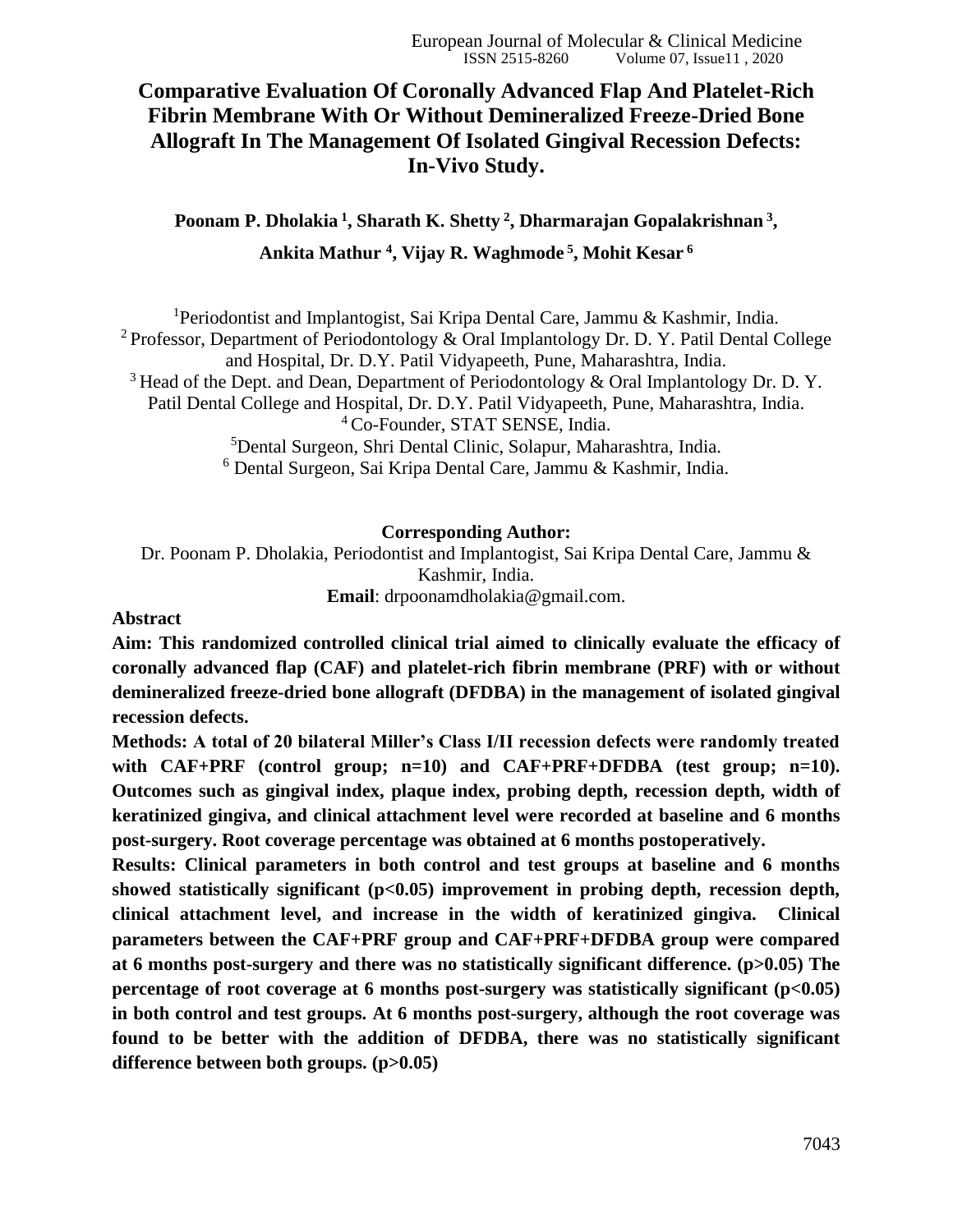**Conclusion: Both the control and test group sites healed uneventfully. However, the above findings are suggestive of no additional benefit of using DFDBA. The histological evaluation regarding the nature of periodontal healing at the end of 6 months would have been the most appropriate method to evaluate the intergroup comparison outcomes in this study.**

**Keywords:** Platelet-rich fibrin, coronally advanced flap, demineralized freeze-dried bone, allograft, gingival recession.

### **Introduction**

Gingival recession is the apical displacement of the gingival margin away from the cementoenamel junction (CEJ) with the resultant root surface exposure.<sup>1</sup> Its development is significantly related to mechanical factors (such as toothbrush trauma), inappropriate oral hygiene maintenance and periodontal disease along with precipitating factors like thin gingival biotype, frenum pull, buccally positioned teeth, root prominence and alveolar bone dehiscence. Untreated gingival recessions negatively influence the long-term prognosis of the involved teeth in spite of good patient motivation.<sup>2</sup> Routinely, patients with isolated or multiple gingival recessions seek treatment when esthetics or root hypersensitivity are their concern.

Gingival recession is the most common indication for periodontal plastic surgery which includes prevention, correction, or elimination of defects that are either anatomical, developmental, or traumatic in gingiva or alveolar mucosa. Several techniques are used to attain root coverage, such as pedicle grafts, coronally advanced flap (CAF), free palatal autograft and subepithelial connective tissue graft (SCTG).<sup>3</sup>

In terms of successful root coverage procedure, SCTG is considered to be the 'gold standard'.<sup>4</sup> However, it is time-consuming, there is a limited supply of donor tissue and the necessity for a donor site leads to its increased morbidity, post-operative discomfort, and post-surgical bleeding.<sup>5</sup> Increased gingival tissue thickness has also been a predictable outcome SCTG is used in combination with the pedicle flap to cover the exposed root surfaces.<sup>6</sup> The drawbacks inherent with autografts have instigated a search for alternative approaches.

A meta-analysis from the recent systematic review states that the percentage of root coverage with CAF procedure is  $34 - 86.67\%$ .<sup>7</sup> Therefore, its modifications can result in improved success rate and predictability, making it the most preferred method for root coverage procedure. A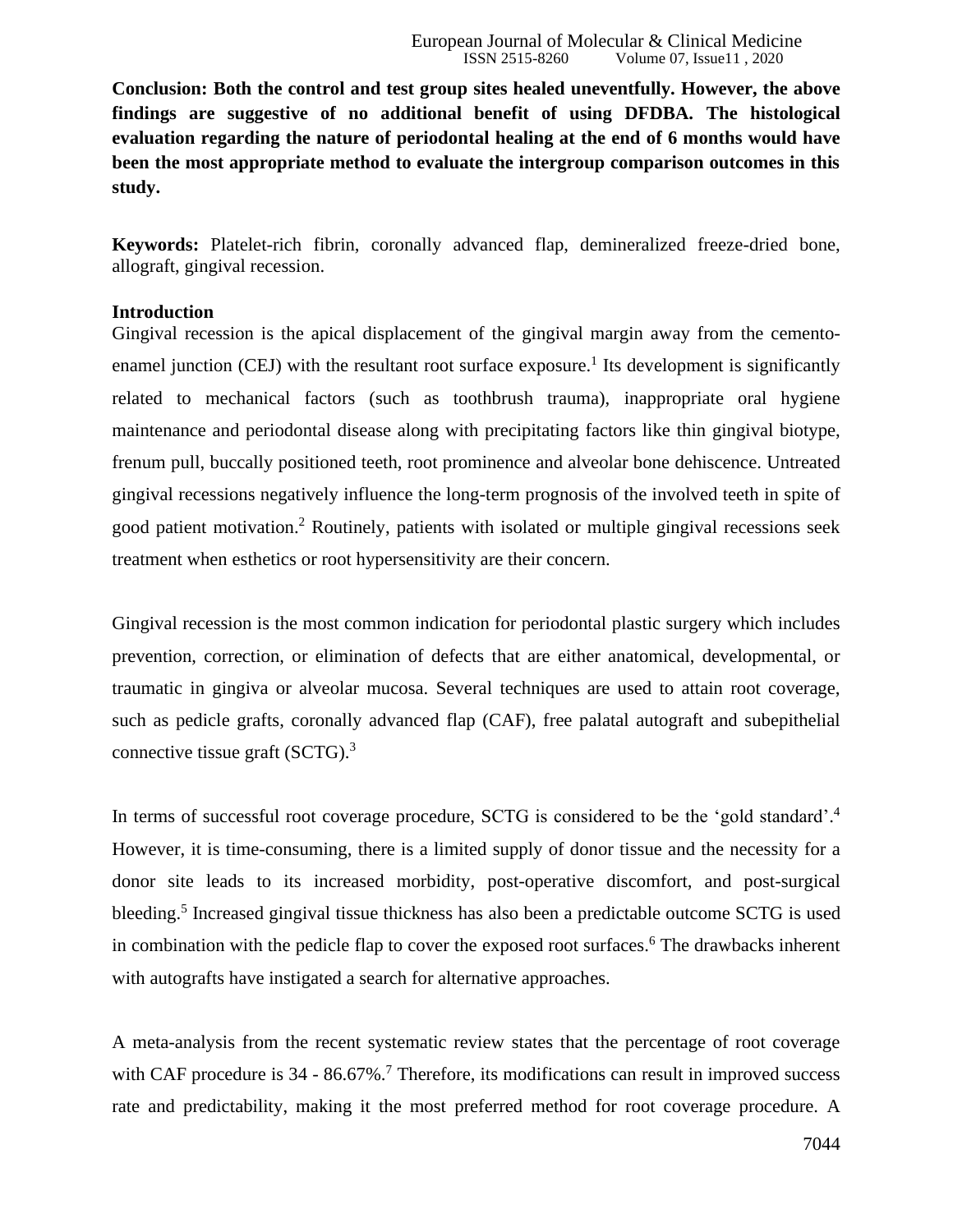#### European Journal of Molecular & Clinical Medicine<br>ISSN 2515-8260 Volume 07. Issue 11, 2020 Volume 07, Issue11, 2020

variety of biologic mediators, bone substitutes and non-resorbable and bioresorbable membranes have been investigated which reported different clinical outcomes. However, none of these approaches outperformed the effectiveness of the gold standard CAF with SCTG in regards to all clinical parameters.<sup>8</sup> Choukron's platelet-rich fibrin (PRF) preparation is a second-generation platelet concentrate and an autologous leukocyte biomaterial. The natural fibrin architecture accounts for its significant cicatricial properties and provides a living-tissue scaffold that can be suggested to treat gingival recessions without the morbidity of graft harvest. Also, it has been the treatment of choice in combination with CAF, showing superior clinical outcomes.<sup>9</sup>

Space maintenance between the overlying barrier and the root surface has a critical role in attaining root coverage. It permits progenitor cells' migration over the detoxified root surface and differentiates to form cementum and periodontal ligament cells.<sup>5</sup> The placement of bone graft beneath the membrane has overcome the difficulty of space maintenance as compared to membrane technique alone, thereby, allowing periodontal tissue regeneration. Currently, the widely used graft material is demineralized freeze-dried bone allograft (DFDBA). Due to its potential to create and maintain space, it may be the material of choice to be used for root coverage procedures in conjunction with non-resorbable and bioabsorbable membranes.<sup>10</sup> However, there is no literature available concerning the use of DFDBA with PRF membrane to treat human gingival recession defects by using the CAF technique. Hence, the purpose of this research work was to evaluate the clinical efficacy of DFDBA (Rocky Mountain particulate allograft) in the management of isolated gingival recession defects using the CAF and PRF membrane techniques.

### **Materials and Methods**

#### **Subject and Site selection**

A total of 10 systemically healthy patients (males  $= 6$ ; females  $= 4$ ), visiting the outpatient section of the Periodontology dept. in having 20 Miller's Class I/II isolated recession defects on the labial/buccal surfaces of maxillary anteriors and/or premolars were enrolled in the study. The study was approved by the Scientific and Ethics committee of the institution. Informed consent was obtained from all the participants along with a complete hemogram. This study was registered in the clinical trials registry under ClinicalTrials.gov with Reference No. NCT02835430.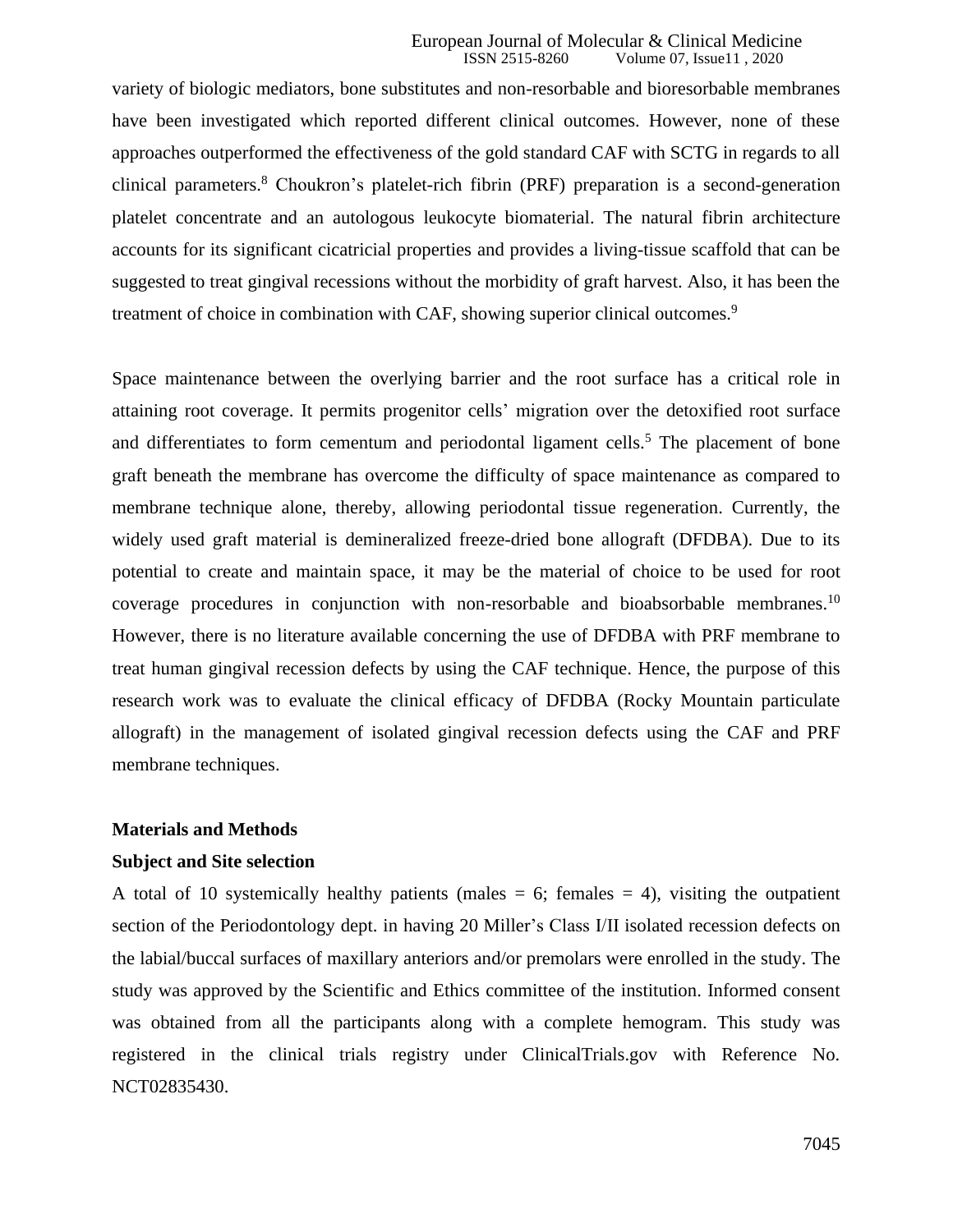### **Eligibility criteria**

Age range between 18 – 45 years with bilateral Miller's Class I/II isolated recession defects associated with maxillary anteriors and/or premolars and presence of adequate keratinized tissue were included in the study. Participants who were periodontally and systemically healthy and who could maintain good oral hygiene were included. History of prolonged use of medication; pregnancy/Lactating women; tobacco in any form; malaligned teeth; cervical abrasion defects; previous history of periodontal surgery on the selected areas; molar teeth were excluded.

### **Study design**

Randomized prospective, double-blind, controlled, split-mouth design comparing the clinical efficacy of CAF and PRF with or without DFDBA included cause-related therapy and clinical measurements, surgical procedure, post-surgical instructions and re-evaluation at 6 months postsurgery. A total of 10 patients with bilateral isolated gingival recession defects, that is, 20 sites, were enrolled in the study.

### **Randomization**

Each patient with bilateral isolated recession defect in the maxillary anteriors and/or premolars, participated in the study. The control sites and test sites were randomly assigned by a flip coin technique. The treatment for control sites was by CAF and PRF membrane technique and the test sites were treated by CAF and PRF membrane with DFDBA. Each patient underwent oral prophylaxis and received oral hygiene instructions. Plaster models were prepared from alginate impressions of the maxillary arch. Acrylic stents were fabricated for the selected sites. A groove was placed on the stent in line of recession which acted as a constant reference guide for standardized measurements. At baseline and 6 months follow-up postoperatively, the clinical parameters measured for both the sites were as follows:

i. Gingival index (GI) [Given by Loe and Silness in 1963]

ii. Plaque index (PI) [Given by Silness and Loe in 1964]

iii. Probing depth (PD):- Measured from the crest of gingival margin to the base of gingival sulcus.

iv. Recession depth (RD):- Recorded from the CEJ to the most apical extension of gingival margin.

v. Width of Keratinized Gingiva (WKG):- Measured from the gingival margin to the mucogingival junction.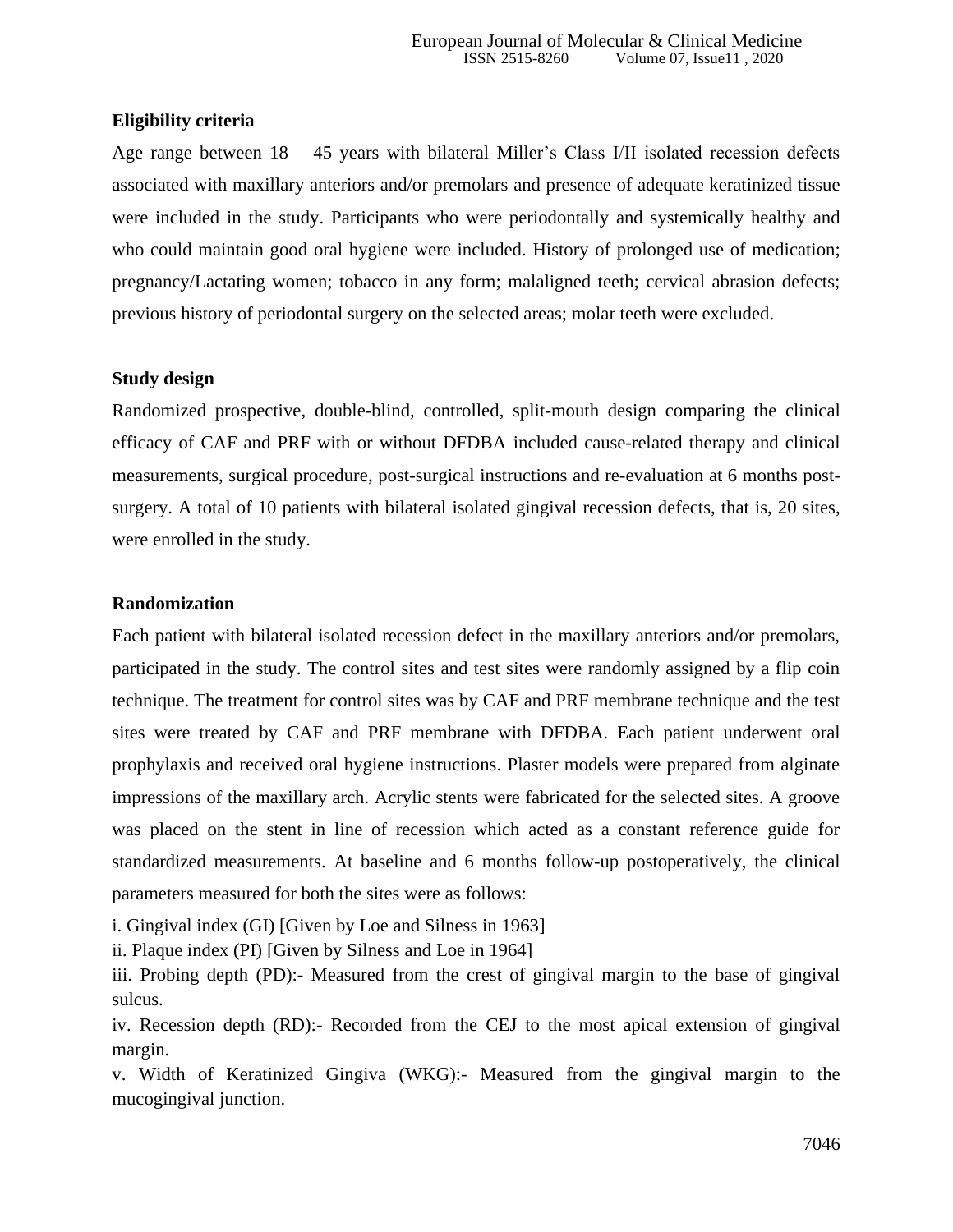vi. Clinical Attachment Level (CAL):- Measured from the CEJ to the base of the sulcus. At 6 months post-operatively, the root coverage percentage was also obtained based on the following formula:

Preoperative recession depth – Postoperative recession depth  $x = 100$ 

Preoperative recession depth

The clinical measurements were recorded from the mid-labial aspect of the selected teeth by using a UNC-15 graduated periodontal probe and rounded to the nearest 0.5 mm.

### **Surgical technique**

The surgical procedure for all the involved teeth was performed by one surgeon (P.D.). The control sites were treated using CAF and PRF. The test sites were treated using CAF and PRF with DFDBA. After administration of local anesthesia, root surface debridement was performed using Gracey curettes for the detoxification of the exposed root surface. A sulcular incision was given using a no. 15c surgical blade on the labial aspect of the selected tooth. From that point, split-thickness horizontal incisions were given on mesial and distal papillae, perpendicular to CEJ, not extending beyond 1 mm of the teeth next to the surgical site and becoming fullthickness beyond CEJ. For flap mobilization, 2 obliquely releasing incisions were given from the mesial and distal extremities of the horizontal incision to the alveolar mucosa and a split-fullsplit thickness flap was raised. Thorough debridement of the exposed area of the root surface was done to reduce the root convexities if any. Periosteal releasing incisions in line with the vestibular lining mucosa were performed to reduce the tension of residual muscle attachment, thereby, facilitating the coronal advancement and passive adaptation of the flap. Deepithelialization of anatomic papillae was done to create a bleeding bed.

## **Preparation of PRF**

Intraoperatively, a 10 ml of blood sample of the patient was collected and centrifuged immediately at 3000 rpm for 10 minutes. The PRF clot was separated from the other two layers acellular plasma and red blood cells. The PRF membrane was prepared in the PRF Box by squeezing out fluids from the fibrin clot. After pre-suturing at the control site, the membrane was placed on the exposed area of the root, exceeding the margins of the surrounding bone. At the test site, following pre-suturing, DFDBA was evenly layered to around 1 mm thickness for covering the exposed root and the surrounding bone. DFDBA was subsequently covered by PRF.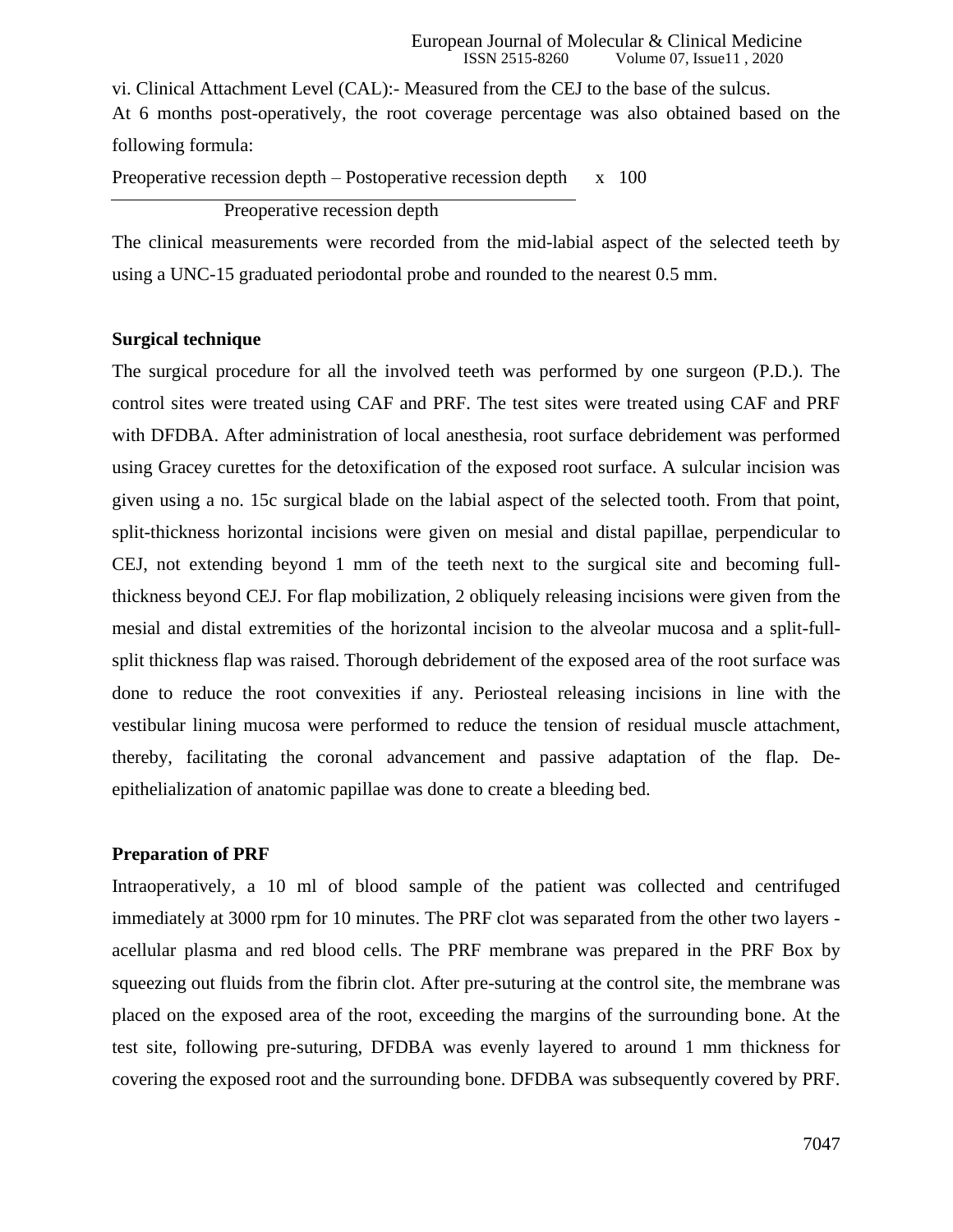In both the groups, the membrane was stabilized by interrupted sutures using 4-0 Vicryl suture, and the flap was coronally displaced and sutured without tension by sling suturing using 4-0 Mersilk suture. Interrupted sutures were given at the releasing incisions followed by a periodontal dressing.

### **Post-surgical instructions**

Post-surgical instructions were explained to the patients immediately after surgery. Mechanical cleaning refrained at the surgical site and use of 0.2 % chlorhexidine solution was recommended twice daily for 30 seconds for 14 days. Analgesics and antibiotics were prescribed. Suture removal was done 14 days post-surgery and all patients were demonstrated about the mechanical plaque control at the surgical site with the help of a soft-bristled toothbrush. The final examination was done 6 months post-operatively.

### **Statistical analysis**

The data was entered and analyzed using the Statistical Package for Social Sciences (SPSS) for Windows 26.0. (SPSS, Inc. Chicago, Illinois) Confidence intervals were set at 95%, and a pvalue  $\leq$  of 0.05 was considered statistically significant. Descriptive statistics were expressed as mean  $\pm$  standard deviation (SD) for all the parameters at different time intervals. The difference between each pair of measurements from baseline to 6 months was calculated. Wilcoxon Signed Ranks Test was used for the comparison between the groups from baseline to 6 months.

#### **Results**

Clinical parameters in both control and test groups at baseline and 6 months showed statistically significant (p<0.05) improvement in probing depth, recession depth, clinical attachment level and increase in the width of keratinized gingiva. Clinical parameters between the CAF+PRF group and CAF+PRF+DFDBA group were compared at 6 months post-surgery and there was no statistically significant difference. (p>0.05) The percentage of root coverage at 6 months postsurgery was statistically significant  $(p<0.05)$  in both control and test groups. At 6 months postsurgery, although the root coverage was found to be better with the addition of DFDBA, there was no statistically significant difference between both groups. (p>0.05)

#### **Discussion**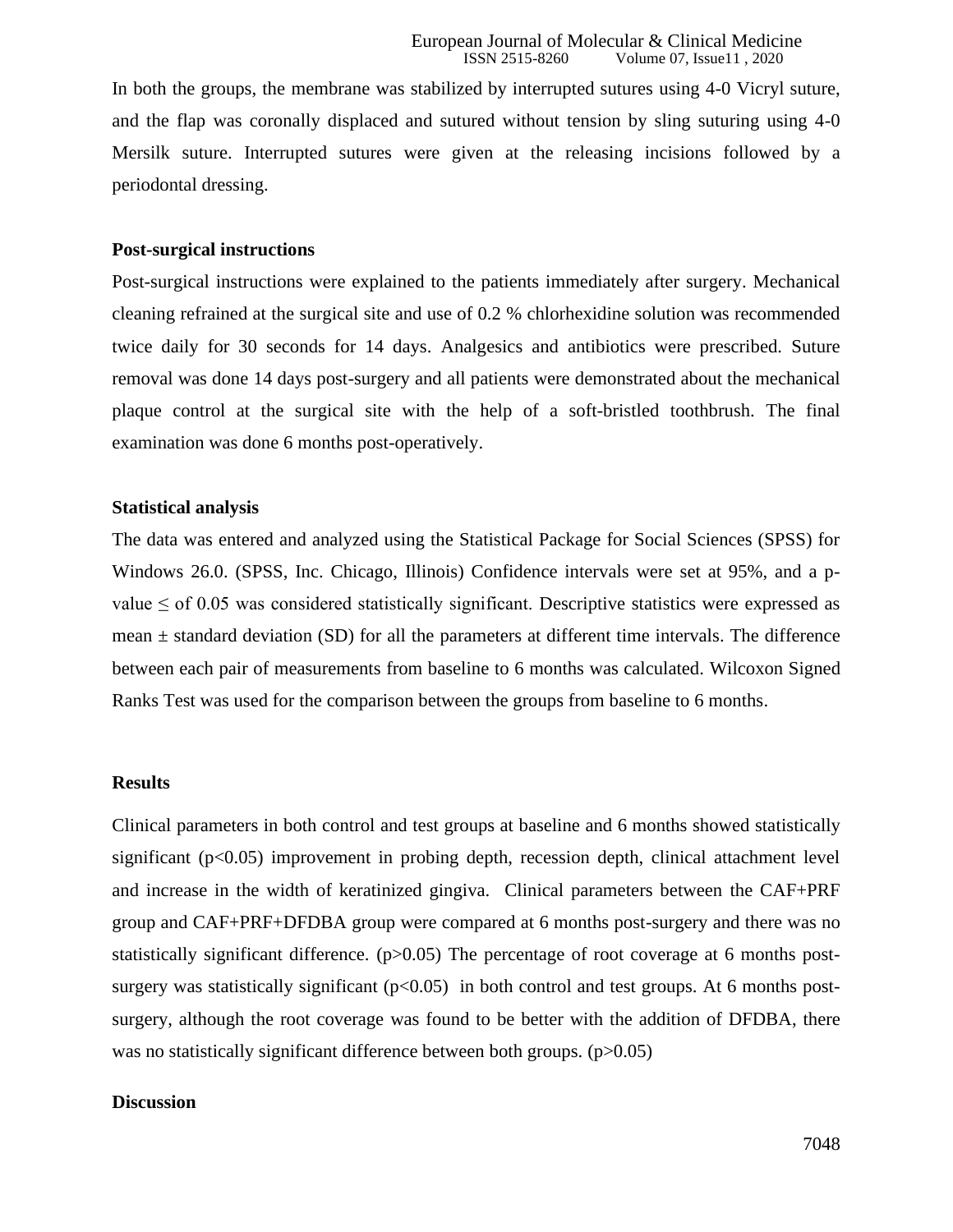The results obtained from this study indicated that CAF and PRF membrane with or without DFDBA were effective in reducing the recession depth. This successful clinical outcome was maintained over 6 months and corresponded to the overall percentage RC of  $79 \pm 15.5\%$  and 86  $\pm$  15.4% for control and test groups, respectively. These findings correlate well with the previous studies where the root coverage ranged from 74% to 90%.<sup>5,11-17</sup> There was a clinically significant increase in WKG and a reduction in the mean PD. Hence, the mean gain in CAL seemed to be retained during the follow-up period for both groups. Clinical improvement in the present test group was probably based on true periodontal regeneration. Conversely, the improvement in the control group of the current study was probably based on the formation of a long junctional epithelium/regenerative attempt. The use of DFDBA seemed to maintain the space necessary for periodontal regeneration, promoting true periodontal regeneration. The WKG gain in the control group could be due to the cicatricial properties of PRF, which contains several growth factors influencing the tissue manifestation proliferation of gingival or periodontal fibroblasts. It can also be correlated to the fact that the mucogingival junction tends to be located at its genetically determined position. Also, the granulation tissue derived from the periodontal ligament forms a connective tissue with the potential to induce epithelial keratinization.

The present study indicated that both treatment aspects could be successfully used for the management of Miller's Class I and Class II isolated recession defects. Both the groups significantly demonstrated an overall improvement in the assessed clinical parameters. Although the result of this study found no significant difference between the two groups with regards to the treatment outcome, a trend towards greater improvement in recession reduction, clinical attachment level, and root coverage percentage was seen in the test group. The improved treatment outcomes in the test group could be attributed to the formation of new connective tissue attachment. However, periodontal regeneration can only be evaluated at the histologic level, which was not performed in the present study. The use of PRF membrane provided a fibrin matrix which was well-suited for manipulation and suturing of the CAF at the operated site. In the present study, the mean reduction in probing depth and gain in attachment level was evident, maybe due to periodontal regeneration which further requires histological confirmation.

When compared to FGG and SCTG, which require the creation of a second surgical site, the root coverage procedure based on  $CAF + PRF$  membrane  $+$  DFDBA significantly decreases the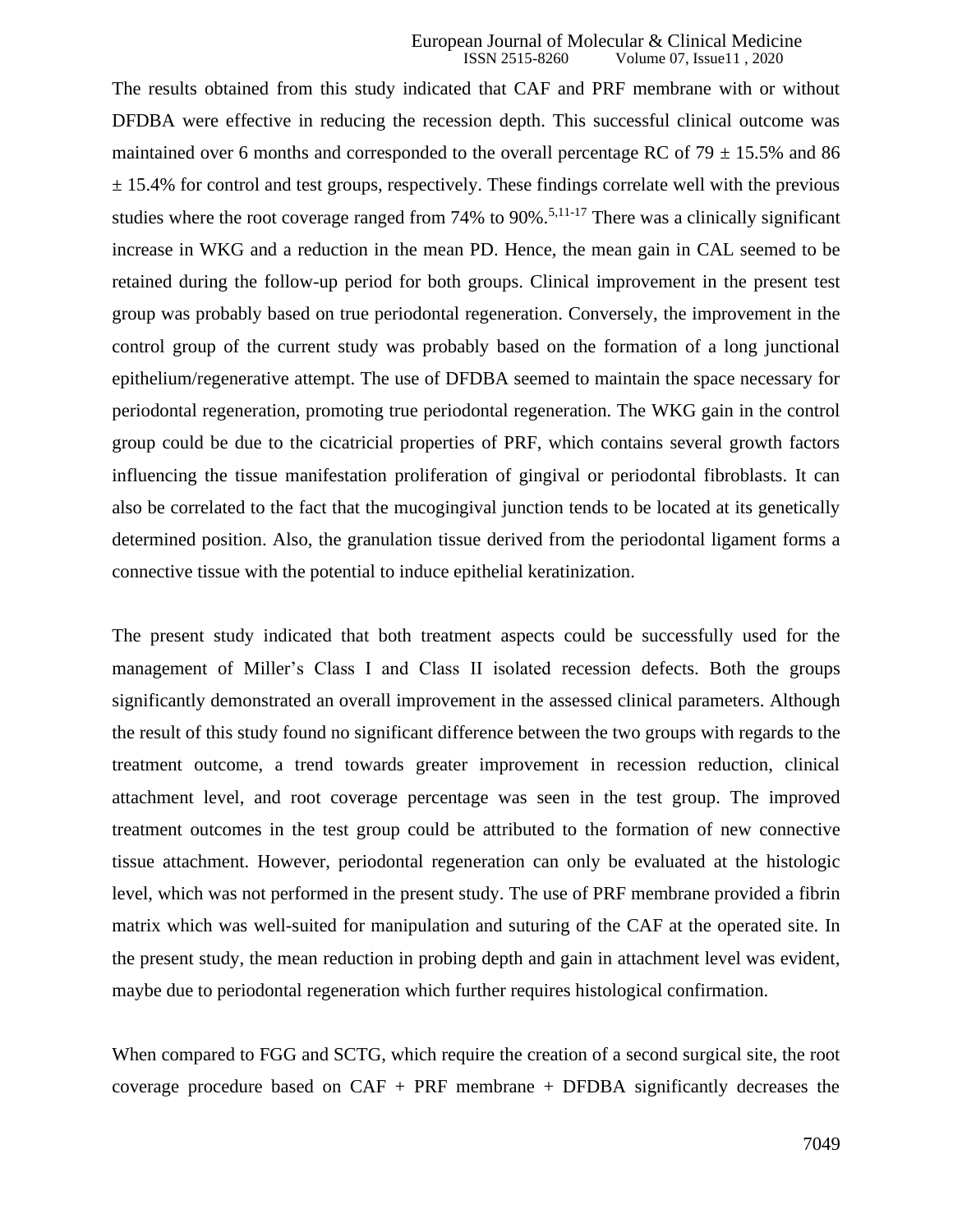surgical risk by eliminating the need for donor site along with reduced morbidity and no postsurgical bleeding.

### **Conclusion**

Both the control and test group sites healed uneventfully. However, the above findings are suggestive of no additional benefit of using DFDBA. The histological evaluation regarding the nature of periodontal healing at the end of 6 months would have been the most appropriate method to evaluate the intergroup comparison outcomes in this study.

### **References**

1. Glossary of periodontology terms. American academy of periodontology. 4th edition Chicago; 2001.

2. Agudio G, Nieri M, Rotundo R, Franceschi D, Cortellini P, Pini Prato GP. Periodontal conditions of sites treated with gingival-augmentation surgery compared to untreated contralateral homologous sites: a 10- to 27-year long-term study. J Periodontol 2009;80(9):1399– 405.

3. Harris RJ. A comparative study of root coverage obtained with guided tissue regeneration utilizing a bioabsorbable membrane versus the connective tissue with partial-thickness double pedicle graft. J Periodontol 1997;68(8):779-90.

4. Wennstrom JL. Mucogingival therapy. Ann Periodontal 1996;1(1):671-701.

5. Kimble KM, Eber RM, Soehren S, Shyr Y, Wang HL. Treatment of gingival recession using a collagen membrane with or without the use of demineralized freeze-dried bone allograft for space maintenance. J Periodontol 2004;75(2):210–20.

6. Khuller N. Coverage of gingival recession using tunnel connective tissue graft technique. J Indian Soc Periodontol 2009;13(2):101-5.

7. Chambrone L, Sukekava F, Araujo MG, Pustiglioni FE, Chambrone LA, Lima LA. Rootcoverage procedures for the treatment of localized recession-type defects: a Cochrane systematic review. J Periodontol 2010;81(4):452–78.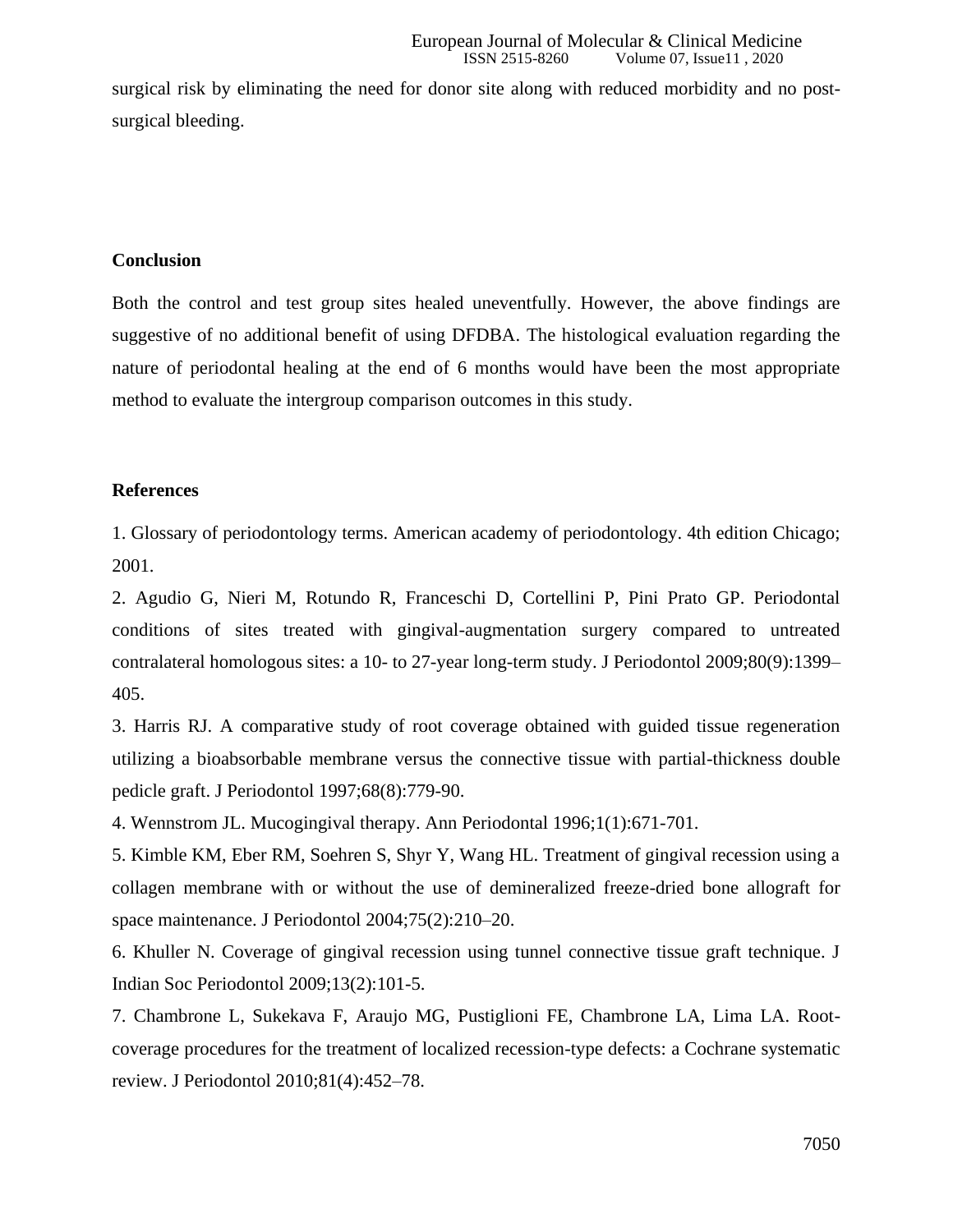8. Cardaropoli D, Tamagnone L, Roffredo A, Gaveglio L. Treatment of gingival recession defects using coronally advanced flap with a porcine collagen matrix compared to coronally advanced flap with connective tissue graft: a randomized controlled clinical trial. J Periodontol 2012;83(3):321-8.

9. Sharma A, Pradeep AR. Treatment of 3-wall intrabony defects in patients with chronic periodontitis with autologous platelet-rich fibrin: a randomized controlled clinical trial. J Periodontol 2011;82(12):1705-12.

10. Dodge JR, Greenwell H, Drisko C, Wittwer JW, Yancey J, Rebitski G. Improved bone regeneration and root coverage using a resorbable membrane with physically assisted cell migration and DFDBA. Int J Periodontics Restorative Dent 2000;20(4):398–411.

11. Huang LH, Neiva REF, Soehren SE, Giannobile WV, Wang HL. The effect of platelet-rich plasma on the coronally advanced flap root coverage procedure: a pilot human trial. J Periodontol 2005;76(10):1768–77.

12. Cheung WS, Griffin TJ. A comparative study of root coverage with connective tissue and platelet concentrate grafts: 8-month Results. J Periodontol 2004;75(12):1678-87.

13. Aroca S, Keglevich T, Barbieri B, Gera I, Etienne D. Clinical evaluation of a modified coronally advanced flap alone or in combination with a platelet rich fibrin membrane for the treatment of adjacent multiple gingival recessions: A 6-month study. J Periodontol 2009;80(2):244-52.

14. Jankovic S, Klokkevold P, Dimitrijevic B, Kenney E. Barrie, Camargo P*.* Use of platelet-rich fibrin membrane following treatment of gingival recession: A randomized clinical trial. Int J Periodontics Restorative Dent 2012;32(2):e41–e50.

15. Duval BT, Maynard JG, Gunsolley JC, Waldrop TC. Treatment of human mucogingival defects utilizing a bioabsorbable membrane with and without a demineralized freeze-dried bone allograft. J Periodontol 2000;71(11):1687-92.

16. Cardaropoli D, Cardaropoli G. Healing of gingival recessions using a collagen membrane with a demineralized xenograft: A randomized controlled clinical trial. Int J Periodontics Restorative Dent 2009;29(1):59–67.

17. Thamaraiselvan M, Elavarasu S, Thangakumaran S, Gadagi JS, Arthie T. Comparative clinical evaluation of coronally advanced flap with or without platelet rich fibrin membrane in the treatment of isolated gingival recession. J Indian Soc Periodontol 2015;19(1):66-71.